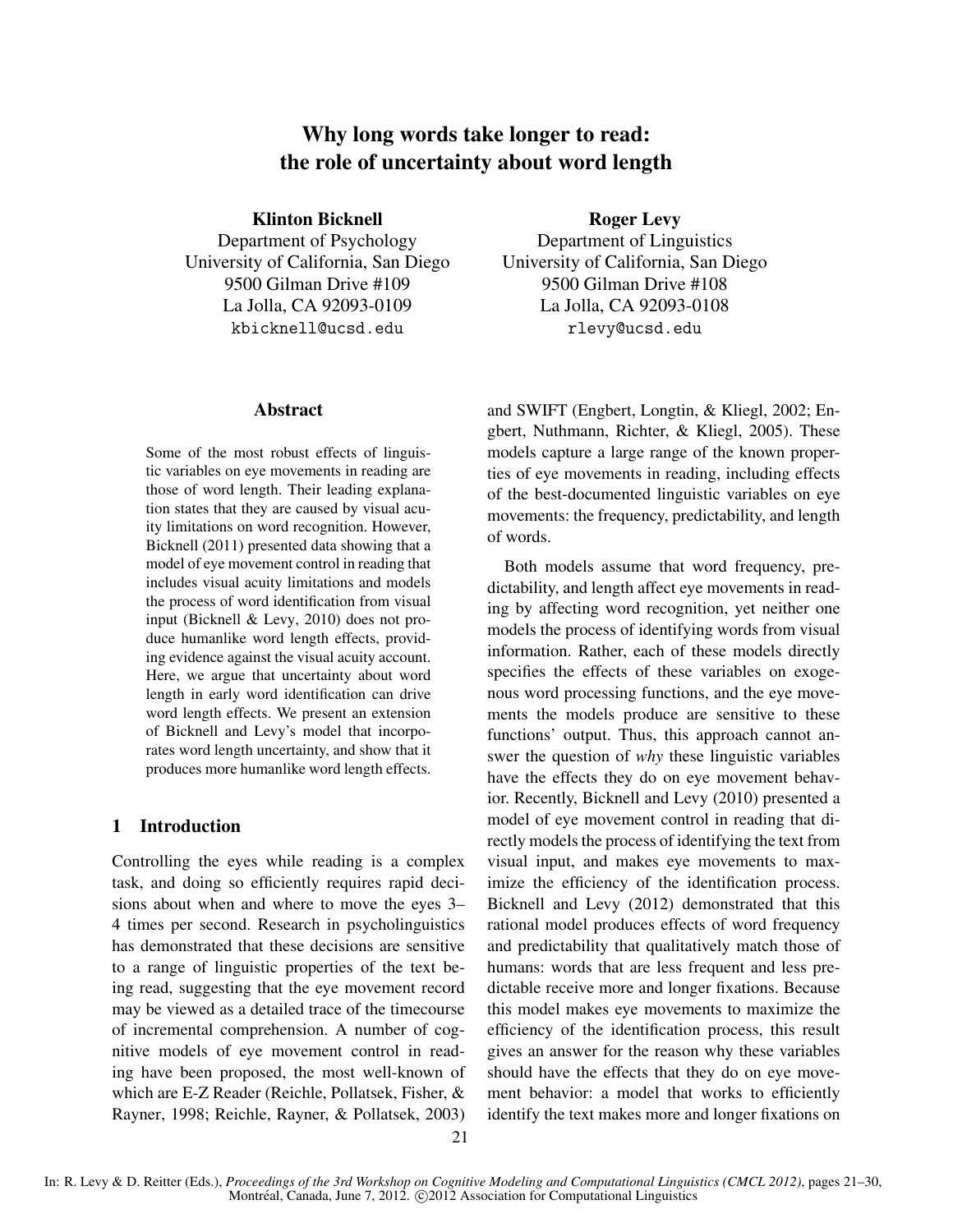words of lower frequency and predictability because it needs more visual information to identify them.

Bicknell (2011) showed, however, that the effects of word length produced by the rational model look quite different from those of human readers. Because Bicknell and Levy's (2010) model implements the main proposal for why word length effects should arise, i.e., visual acuity limitations, the fact that the model does not reproduce humanlike word length effects suggests that our understanding of the causes of word length effects may be incomplete.

In this paper, we argue that this result arose because of a simplifying assumption made in the rational model, namely, the assumption that the reader has veridical knowledge about the number of characters in a word being identified. We present an extension of Bicknell and Levy's (2010) model which does not make this simplifying assumption, and show in two sets of simulations that effects of word length produced by the extended model look more like those of humans. We argue from these results that uncertainty about word length is a necessary component of a full understanding of word length effects in reading.

### 2 Reasons for word length effects

The empirical effects of word length displayed by human readers are simple to describe: longer words receive more and longer fixations. The major reason proposed in the literature on eye movements in reading for this effect is that when fixating longer words, the average visual acuity of all the letters in the word will be lower than for shorter words, and this poorer average acuity is taken to lead to longer and more fixations. This intuition is built into the exogenous word processing functions in E-Z Reader and SWIFT. Specifically, in both models, the word processing rate slows as the average distance to the fovea of all letters in the word increases, and this specification of the effect of length on word processing rates is enough to produce reasonable effects of word length on eye movements: both models make more and longer fixations on longer words – similar to the pattern of humans – across a range of measures (Pollatsek, Reichle, & Rayner, 2006; Engbert et al., 2005) including the duration of the first fixation on a word (first fixation duration), the duration

of all fixations on a word prior to leaving the word (gaze duration), the rate at which a word is not fixated prior to a fixation on a word beyond it (skip rate), and the rate with which a word is fixated more than once prior to a word beyond it (refixation rate).

There are, however, reasons to believe that this account may be incomplete. First, while it is the case that the average visual acuity of all letters in a fixated word must be lower for longer words, this is just because there are additional letters in the longer word. While these additional letters pull down the average visual acuity of letters within the word, each additional letter should still provide additional visual information about the word's identity, an argument suggesting that longer words might require less – not more – time to be identified. In fact, in SWIFT, the exogenous word processing rate function slows as both the average and the sum of the visual acuities of the letters within the word decrease, but E-Z Reader does not implement this idea in any way. Additionally, a factor absent from both E-Z Reader and SWIFT, is that the visual neighborhoods of longer words (at least in English) appear to be sparser, when considering the number of words formed by a single letter substitution (Balota, Cortese, Sergent-Marshall, Spieler, & Yap, 2004), or the average orthographic Levenshtein distance of the most similar 20 words (Yarkoni, Balota, & Yap, 2008). Because reading words with more visual neighbors is generally slower (Pollatsek, Perea, & Binder, 1999), this argument gives another reason to expect longer words to require less – not more – time to be read.

So while E-Z Reader and SWIFT produce reasonable effects of word length on eye movement measures (in which longer words receive more and longer fixations) by assuming a particular effect of visual acuity, it is less clear whether a visual acuity account can yield reasonable word length effects in a model that also includes the two opposing effects mentioned above. Determining how these different factors should interact to produce word length effects requires a model of eye movements in reading that models the process of word identification from disambiguating visual input (Bicknell & Levy, in press). The model presented by Bicknell and Levy (2010) fits this description, and includes visual acuity limitations (in fact, identical to the visual acuity function in SWIFT). As already mentioned, how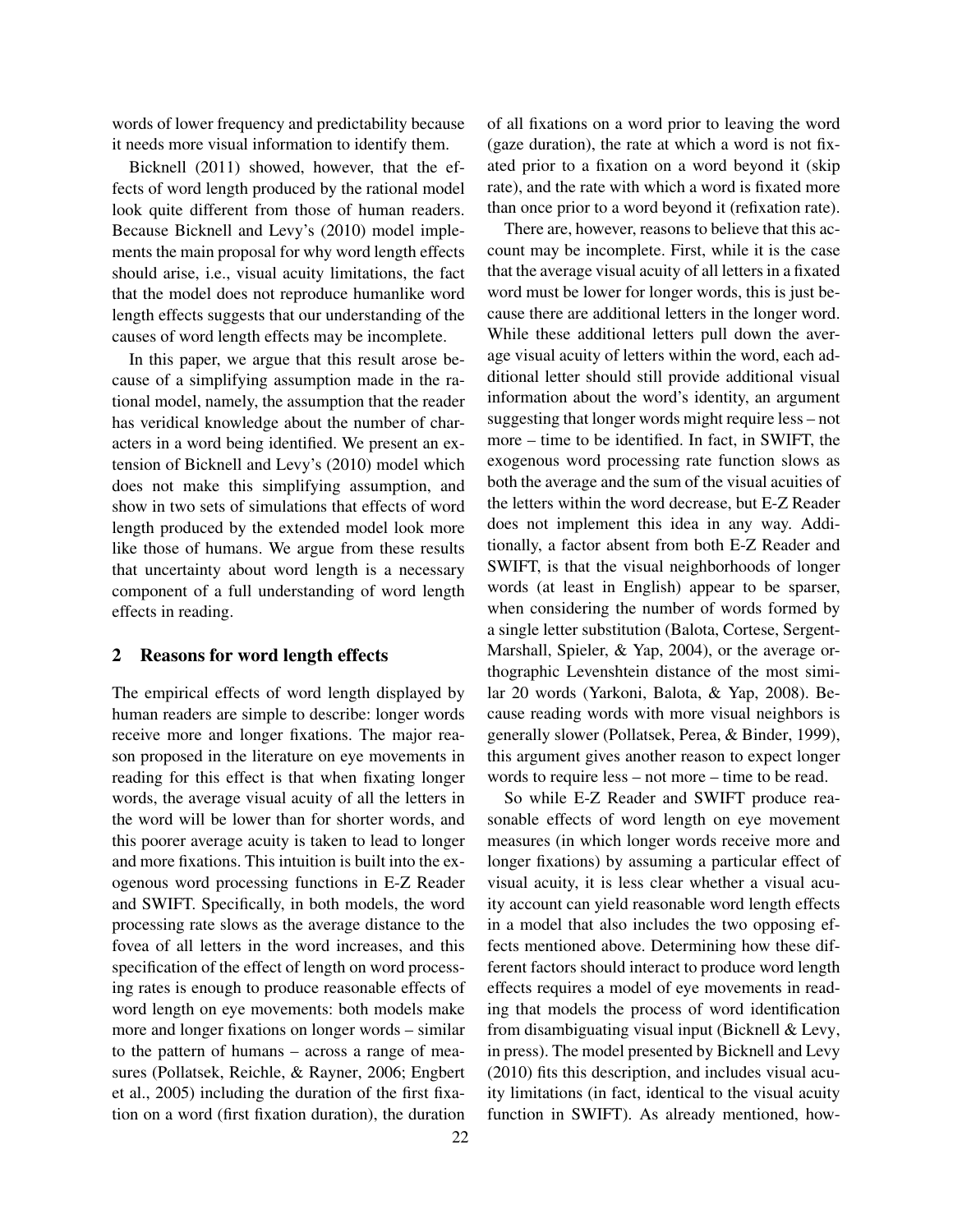ever, Bicknell (2011) showed that the model did not yield a humanlike length effect. Instead, while longer words were skipped less often and refixated more (as for humans), fixation durations generally fell with word length – the opposite of the pattern shown by humans. This result suggests that visual acuity limitations alone cannot explain the positive effect of word length on fixation durations in the presence of an opposing force such as the fact that longer words have smaller visual neighborhoods.

We hypothesize that the reason for this pattern of results relates to a simplifying assumption made by Bicknell and Levy's model. Specifically, while visual input in the model yields noisy information about the identities of letters, it gives veridical information about the number of letters in each word, for reasons of computational convenience. There are theoretical and empirical reasons to believe that this simplifying assumption is incorrect, that early in the word identification process human readers do have substantial uncertainty about the number of letters in a word, and further, that this may be especially so for long words. For example, results with masked priming have shown that recognition of a target word is facilitated by a prime that is a proper subset of the target's letters (e.g., blcn–balcon; Peressotti & Grainger, 1999; Grainger, Granier, Farioli, Van Assche, & van Heuven, 2006), providing evidence that words of different length have substantial similarity in early processing. For these reasons, some recent models of isolated word recognition (Gomez, Ratcliff, & Perea, 2008; Norris, Kinoshita, & van Casteren, 2010) have suggested that readers have some uncertainty about the number of letters in a word early in processing.

If readers have uncertainty about the length of words, we may expect that the amount of uncertainty would grow proportionally to length, as uncertainty is proportional to set size in other tasks of number estimation (Dehaene, 1997). This would agree with the intuition that an 8-character word should be more easily confused with a 9-character word than a 3-character word with a 4-character word. Including uncertainty about word length that is larger for longer words would have the effect of increasing the number of visual neighbors for longer words more than for shorter words, providing another reason (in addition to visual acuity limitations) that longer words may require more and longer fixations.

In the remainder of this paper, we describe an extension of Bicknell and Levy's (2010) model in which visual input provides stochastic – rather than veridical – information about the length of words, yielding uncertainty about word length, and in which the amount of uncertainty grows with length. We then present two sets of simulations with this extended model demonstrating that it produces more humanlike effects of word length, suggesting that uncertainty about word length may be an important component of a full understanding of the effects of word length in reading.

## 3 A rational model of reading

In this section, we describe our extension of Bicknell and Levy's (2010) rational model of eye movement control in reading. Except for the visual input system, and a small change to the behavior policy to allow for uncertainty about word length, the model is identical to that described by Bicknell and Levy. The reader is referred to that paper for further computational details beyond what is described here.

In this model, the goal of reading is taken to be efficient text identification. While it is clear that this is not all that readers do – inferring the underlying structural relationships among words in a sentence and discourse relationships between sentences that determine text meaning is a fundamental part of most reading – all reader goals necessarily involve identification of at least part of the text, so text identification is taken to be a reasonable first approximation. There are two sources of information relevant to this goal: visual input and language knowledge, which the model combines via Bayesian inference. Specifically, it begins with a prior distribution over possible identities of the text given by its language model, and combines this with noisy visual input about the text at the eyes' position, giving the likelihood term, to form a posterior distribution over the identity of the text taking into account both the language model and the visual input obtained thus far. On the basis of the posterior distribution, the model decides whether or not to move its eyes (and if so where to move them to) and the cycle repeats.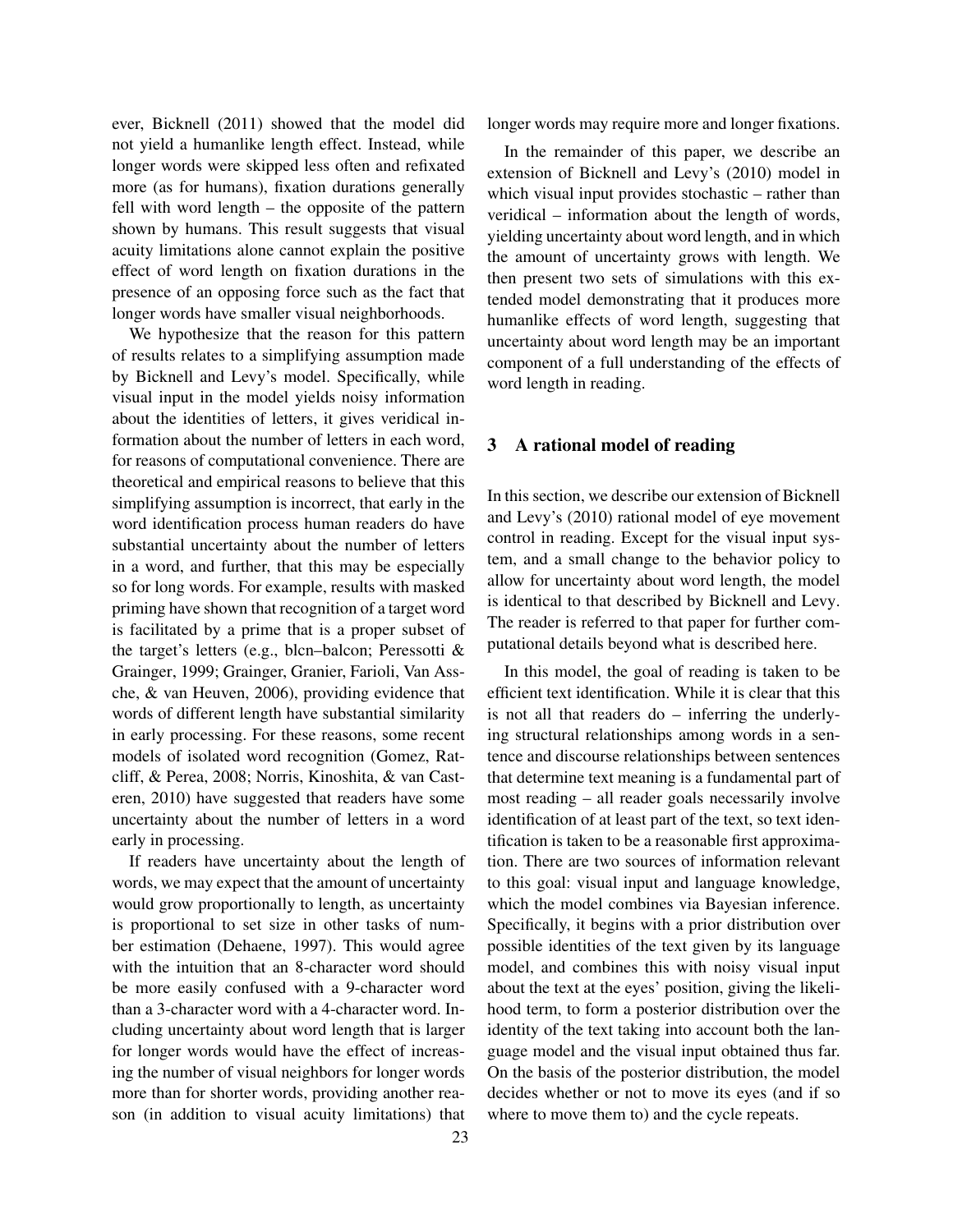#### 3.1 Formal problem of reading: Actions

The model assumes that on each of a series of discrete timesteps, the model obtains visual input around the current location of the eyes, and then chooses between three actions: (a) continuing to fixate the currently fixated position, (b) initiating a saccade to a new position, or (c) stopping reading. If the model chooses option (a), time simply advances, and if it chooses option (c), then reading immediately ends. If a saccade is initiated (b), there is a lag of two timesteps, representing the time required to plan and execute a saccade, during which the model again obtains visual input around the current position, and then the eyes move toward the intended target. Because of motor error, the actual landing position of the eyes is normally distributed around the intended target with the standard deviation in characters given by a linear function of the intended distance *d*  $(.87+.084d;$  Engbert et al., 2005).<sup>1</sup>

# 3.2 Language knowledge

Following Bicknell and Levy (2010), we use very simple probabilistic models of language knowledge: word *n*-gram models (Jurafsky & Martin, 2009), which encode the probability of each word conditional on the *n*−1 previous words.

#### 3.3 Formal model of visual input

Visual input in the model consists of noisy information about the positions and identities of the characters in the text. Crucially, in this extended version of the model, this includes noisy information about the length of words. We begin with a visual acuity function taken from Engbert et al. (2005). This function decreases exponentially with retinal eccentricity  $\varepsilon$ , and decreases asymmetrically, falling off more slowly to the right than the left. $<sup>2</sup>$  The model obtains</sup> visual input from the 19 character positions with the highest acuity  $\varepsilon \in [-7, 12]$ , which we refer to as the perceptual span. In order to provide the model with information about the current fixation position within the text, the model also obtains veridical in-

24

formation about the number of word boundaries to the left of the perceptual span.

Visual information from the perceptual span consists of stochastic information about the number of characters in the region and their identities. We make the simplifying assumption that the only characters are letters and spaces. Formally, visual input on a given timestep is represented as a string of symbols, each element of which has two features. One feature denotes whether the symbol represents a space ([+SPACE]) or a letter ([−SPACE]), an important distinction because spaces indicate word boundaries. Symbols that are [+SPACE] veridically indicate the occurrence of a space, while [−SPACE] symbols provide noisy information about the letter's identity. The other feature attached to each symbol specifies whether the character in the text that the symbol was emitted from was being fixated  $([-FX])$  or not ([−FIX]). The centrally fixated character has special status so that the model can recover the eyes' position within the visual span.

This visual input string is generated by a process of moving a marker from the beginning to the end of the perceptual span, generally inserting a symbol into the visual input string for each character it moves across (EMISSION). To provide only noisy information about word length, however, this process is not always one of EMISSION, but sometimes it inserts a symbol into the visual input string that does not correspond to a character in the text (INSERTION), and at other times it fails to insert a symbol for a character in the text (SKIPPING). Specifically, at each step of the process, a decision is first made about INSERTION, which occurs with probability  $\delta$ . If INSERTION occurs, then a [−SPACE] identity for the character is chosen according to a uniform distribution, and then noisy visual information about that character is generated in the same way as for EMISSION (described below). If a character is not inserted, and the marker has already moved past the last character in the perceptual span, the process terminates. Otherwise, a decision is made about whether to emit a symbol into the visual input string from the character at the marker's current position (EMISSION) or whether to skip outputting a symbol for that character (SKIPPING). In either case, the marker is advanced to the next character position. If the character at the marker's cur-

<sup>&</sup>lt;sup>1</sup> In the terminology of the literature, the model has only random motor error (variance), not systematic error (bias). Following Engbert and Krügel (2010), systematic error may arise from Bayesian estimation of the best saccade distance.

<sup>&</sup>lt;sup>2</sup>While we refer to this function as visual acuity, it is clear from its asymmetric nature that it has an attentional component.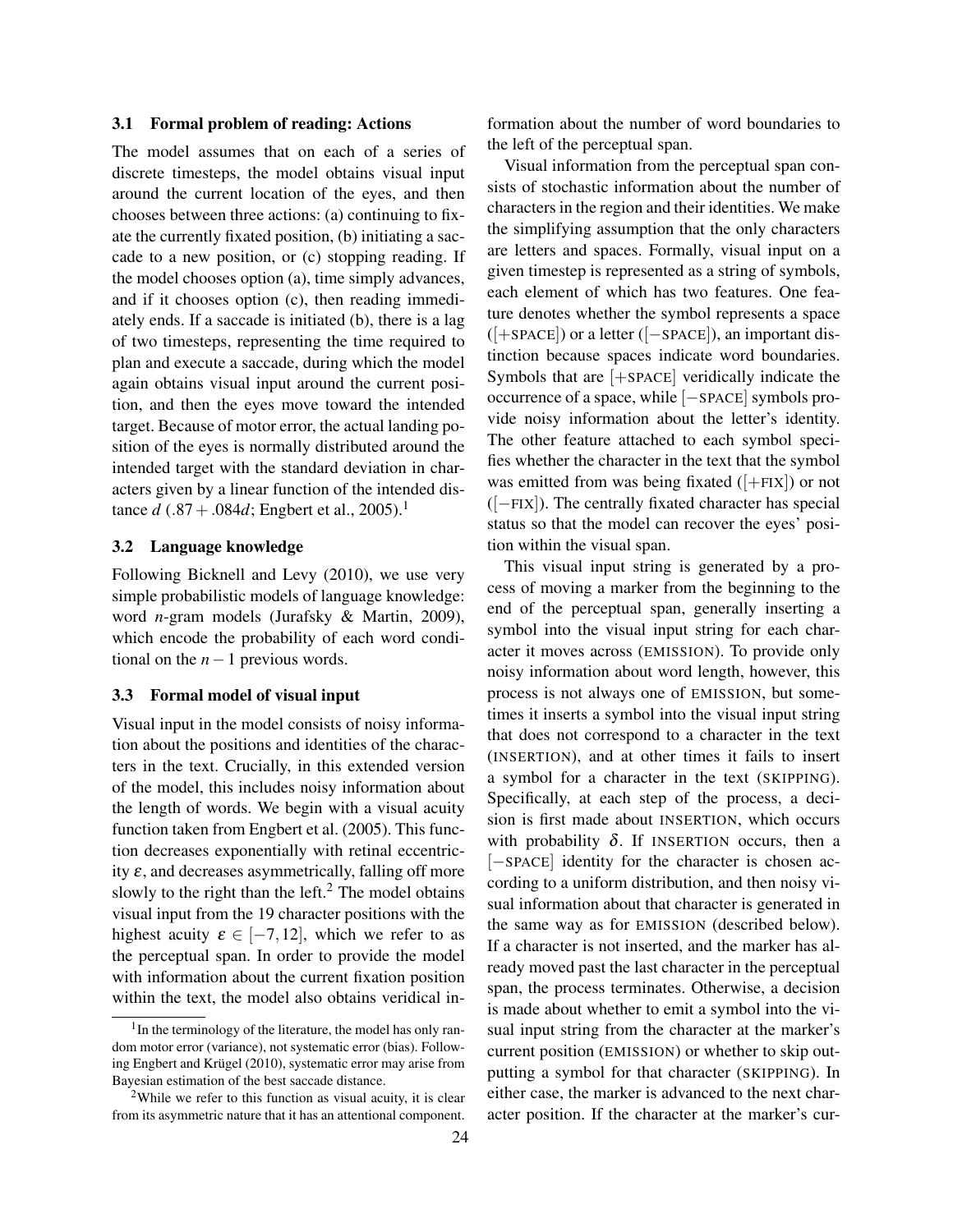

Figure 1: The expectation for the posterior distribution over the length of a word for actual lengths 1–10 after the model has received 1, 2, or 3 timesteps of visual input about the word, for two levels of length uncertainty:  $\delta \in$  $\{.05, .1\}$ . These calculations use as a prior distribution the empirical distribution of word length in the BNC and assume no information about letter identity.

rent position is  $[+SPACE]$  or  $[+FIX]$ , then EMISSION is always chosen, but if it is any other character, then SKIPPING occurs with probability  $\delta$ .

A [−SPACE] symbol (produced through EMIS-SION or INSERTION) contains noisy information about the identity of the letter that generated it, obtained via sampling. Specifically, we represent each letter as a 26-dimensional vector, where a single element is 1 and the others are zeros. Given this representation, a [−SPACE] symbol contains a sample from a 26-dimensional Gaussian with a mean equal to the letter's true identity and a diagonal covariance matrix  $\Sigma(\varepsilon) = \lambda(\varepsilon)^{-1} I$ , where  $\lambda(\varepsilon)$  is the visual acuity at eccentricity  $\varepsilon$ . We scale the overall processing rate by multiplying each rate by  $\Lambda$ , set to 8 for the simulations reported here.

Allowing for INSERTION and SKIPPING means that visual input yields noisy information about the length of words, and this noise is such that uncertainty is higher for longer words. Figure 1 gives a visualization of this uncertainty. It shows the expectation for the posterior distribution over the length of a word for a range of actual word lengths, after the model has received 1, 2, or 3 timesteps of visual input about the word, at two levels of uncertainty. This figure demonstrates two things: first, that there is substantial uncertainty about word length even after three timesteps of visual input, and second, that this uncertainty is larger for longer words.

| (a) $m = [.6, .7, .6, .4, .3, .6]$ : Keep fixating (3)   |  |
|----------------------------------------------------------|--|
| (b) $m = [.6, .4, .9, .4, .3, .6]$ : Move back (to 2)    |  |
| (c) $m = [.6, .7, .9, .4, .3, .6]$ : Move forward (to 6) |  |
| (d) $m = [.6, .7, .9, .8, .7, .7]$ : Stop reading        |  |
|                                                          |  |

Figure 2: Values of *m* for a 6 character text under which a model fixating position 3 would take each of its four actions, if  $\alpha = .7$  and  $\beta = .5$ .

## 3.4 Inference about text identity

The model's initial beliefs about the identity of the text are given by the probability of each possible identity under the language model. On each timestep, the model obtains a visual input string as described above and calculates the likelihood of generating that string from each possible identity of the text. The model then updates its beliefs about the text via standard Bayesian inference: multiplying the probability of each text identity under its prior beliefs by the likelihood of generating the visual input string from that text identity and normalizing. We compactly represent all of these distributions using weighted finite-state transducers (Mohri, 1997) using the OpenFST library (Allauzen, Riley, Schalkwyk, Skut, & Mohri, 2007), and implement belief update with transducer composition and weight pushing.

## 3.5 Behavior policy

The model uses a simple policy with two parameters,  $\alpha$  and  $\beta$ , to decide between actions based on the marginal probability *m* of the most likely character *c* in each position *j*,

$$
m(j) = \max_{c} p(w_j = c)
$$

where  $w_j$  indicates the character in the *j*th position. A high value of *m* indicates relative confidence about the character's identity, and a low value relative uncertainty. Because our extension has uncertainty about the absolute position of its eyes within the text, each position *j* is now defined relative to the centrally fixated character.

Figure 2 illustrates how the model decides among four possible actions. If the value of  $m(j)$  for the current position of the eyes is less than the parameter  $\alpha$ , the model continues fixating the current position (2a). Otherwise, if the value of  $m(j)$  is less than the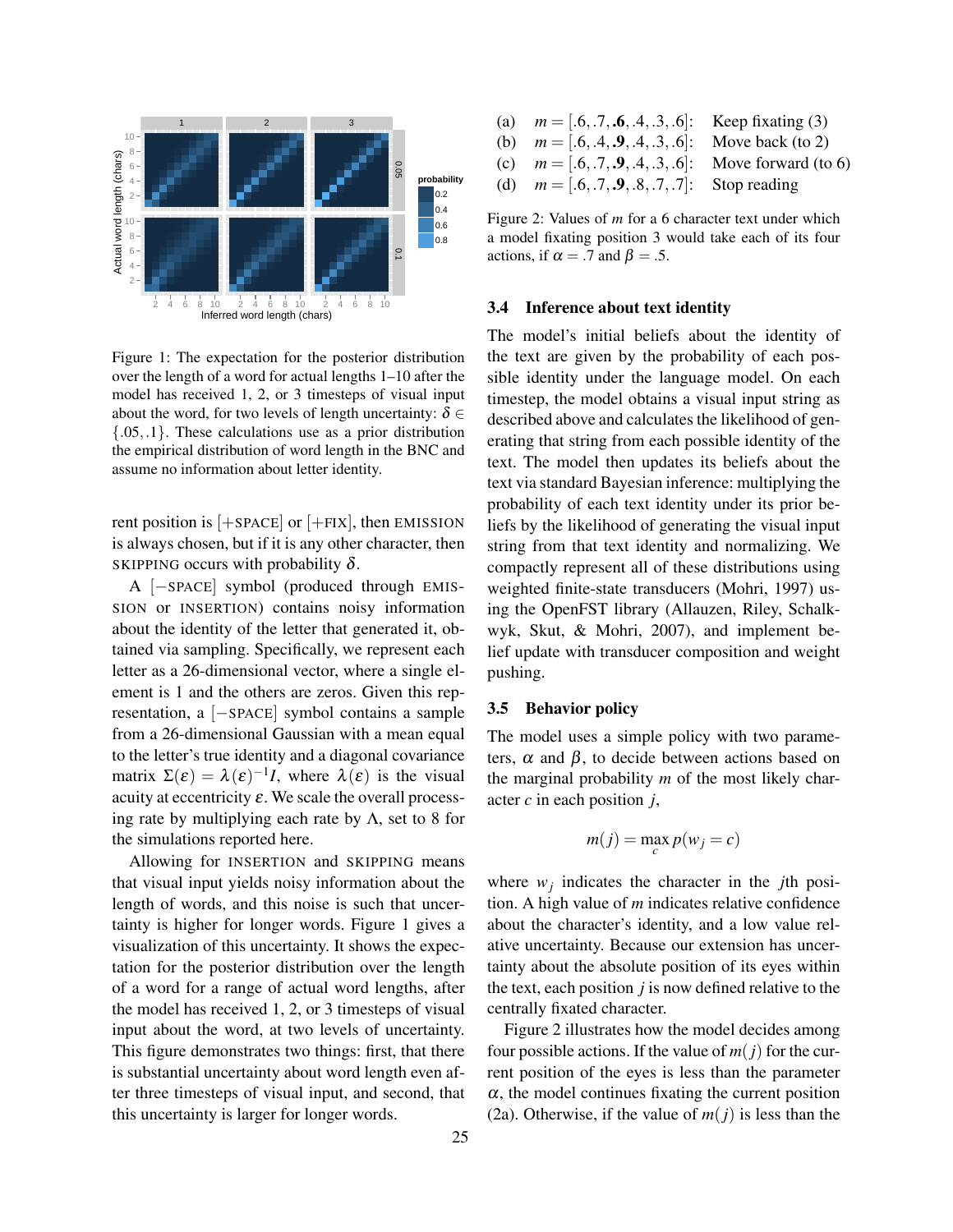parameter  $β$  for some leftward position, the model initiates a saccade to the closest such position (2b). If no such positions exist to the left, the model initiates a saccade to *n* characters past the closest position to the right for which  $m(j) < \alpha$  (2c).<sup>3</sup> Finally, if no such positions exist, the model stops reading (2d). Intuitively, then, the model reads by making a rightward sweep to bring its confidence in each character up to  $\alpha$ , but pauses to move left to reread any character whose confidence falls below  $\beta$ .

### 4 Simulation 1: full model

We now assess the effects of word length produced by the extended version of the model. Following Bicknell (2011), we use the model to simulate reading of a modified version of the Schilling, Rayner, and Chumbley (1998) corpus of typical sentences used in reading experiments. We compare three levels of length uncertainty:  $\delta \in \{0, .05, .1\}$ . The first of these ( $\delta = 0$ ) corresponds to Bicknell and Levy's (2010) model, which has no uncertainty about word length. We predict that increasing the amount of length uncertainty will make effects of word length more like those of humans, and we compare the model's length effects to those of human readers of the Schilling corpus.

### 4.1 Methods

## 4.1.1 Model parameters and language model

Following Bicknell (2011), the model's language knowledge was an unsmoothed bigram model using a vocabulary set consisting of the 500 most frequent words in the British National Corpus (BNC) as well as all the words in the test corpus. Every bigram in the BNC was counted for which both words were in vocabulary, and – due to the intense computation required for exact inference – this set was trimmed by removing rare bigrams that occur less than 200 times (except for bigrams that occur in the test corpus), resulting in a set of about 19,000 bigrams, from which the bigram model was constructed.

#### 4.1.2 Optimization of policy parameters

We set the parameters of the behavior policy  $(\alpha, \beta)$  to values that maximize reading efficiency. We define reading efficiency *E* to be an interpolation of speed and accuracy,  $E = (1 - \gamma)L - \gamma T$ , where *L* is the log probability of the true identity of the text under the model's beliefs at the end of reading, *T* is the number of timesteps before the model stopped reading, and  $\gamma$  gives the relative value of speed. For the present simulations, we use  $\gamma = .1$ , which produces reasonably accurate reading. To find optimal values of the policy parameters  $\alpha$  and  $\beta$  for each model, we use the PEGASUS method (Ng & Jordan, 2000) to transform this stochastic optimization problem into a deterministic one amenable to standard optimization algorithms, and then use coordinate ascent.

## 4.1.3 Test corpus

We test the model on a corpus of 33 sentences from the Schilling corpus slightly modified by Bicknell and Levy (2010) so that every bigram occurred in the BNC, ensuring that the results do not depend on smoothing.

#### 4.1.4 Analysis

With each model, we performed 50 stochastic simulations of the reading of the corpus. For each run, we calculated the four standard eye movement measures mentioned above for each word in the corpus: first fixation duration, gaze duration, skipping probability, and refixation probability. We then averaged each of these four measures across runs for each word token in the corpus, yielding a single mean value for each measure for each word.

Comparing the fixation duration measures to humans required converting the model's timesteps into milliseconds. We performed this scaling by multiplying the duration of each fixation by a conversion factor set to be equal to the mean human gaze duration divided by the mean model gaze duration for words with frequencies higher than 1 in 100, meaning that the model predictions exactly match the human mean for gaze durations on these words.

#### 4.2 Results

Figure 3 presents the results for all four measures of interest. Looking first at the model with no uncertainty, we see that the results replicate those of Bicknell (2011): while there is a monotonic effect of word length on skip rates and refixation rates in the same direction as humans, longer words receive

<sup>&</sup>lt;sup>3</sup>The role of *n* is to ensure that the model does not center its visual field on the first uncertain character. For the present simulations, we did not optimize this parameter, but fixed  $n = 3$ .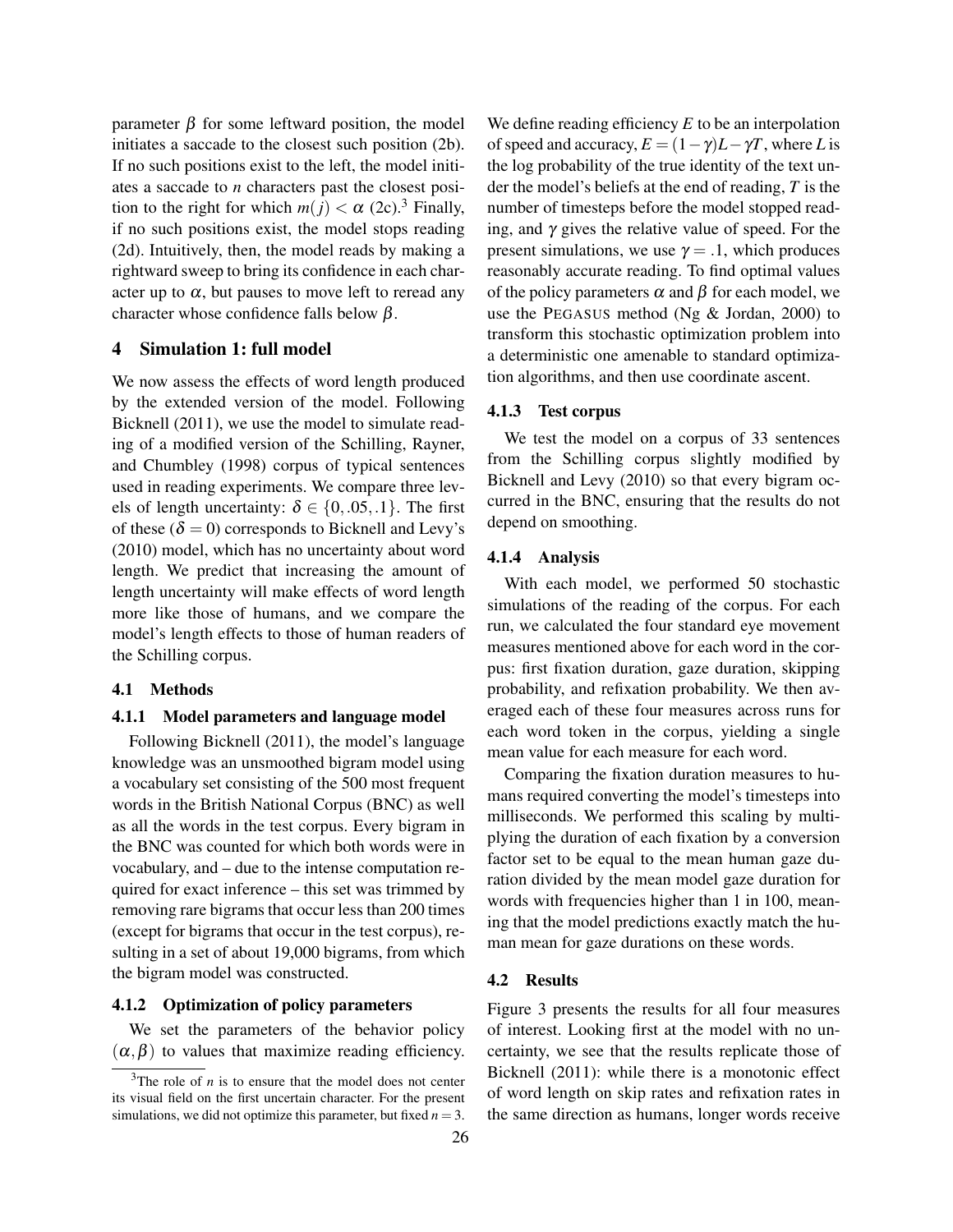

Figure 3: Effects of word length in three version of the full model with  $\delta = 0$  (red),  $\delta = 0.05$  (green), and  $\delta =$ 0.1 (blue) on first fixation durations, gaze durations, skip rates, and refixation rates compared with the empirical human data for this corpus (purple). Estimates obtained via loess smoothing and plotted with standard errors.

shorter fixations in the model, opposite to the pattern found in human data. As predicted, adding length uncertainty begins to reverse this effect: as uncertainty is increased, the effect of word length on fixation durations becomes less negative.

However, while these results look more like those of humans, there are still substantial differences. For one, even for the model with the most uncertainty, the effect of word length – while not negative – is also not really positive. Second, the effect appears rather non-monotonic. We hypothesize that these two problems are related to the aggressive trimming we performed of the model's language model. By removing low frequency words and bigrams, we artificially trimmed especially the visual neighborhoods of long words, since frequency and length are negatively correlated. This could have led to another inverse word length effect, which even adding more length uncertainty was unable to fully overcome. In effect, extending the visual neighborhoods of long words (by adding length uncertainty) may not have much effect if we have removed all the words that would be in those extended neighborhoods. In addition, the aggressive trimming could have been responsible for the non-monotonicities apparent in the model's predictions. We performed another set of simulations using a language model with substantially less trimming to test these hypotheses.

# 5 Simulation 2: model without context

In this simulation, we used a unigram language model instead of the bigram language model used in Simulation 1. Since this model cannot make use of linguistic context, it will not show as robust effects of linguistic variables such as word predictability (Bicknell & Levy, 2012), but since here our focus is on effects of word length, this limitation is unlikely to concern us. Crucially, because of the model's simpler structure, it allows for the use of a substantially larger vocabulary than the bigram model used in Simulation 1. In addition, using this model avoids the problems mentioned above associated with trimming bigrams. We predicted that this language model would allow us to obtain effects of word length on fixation durations that were actually positive (rather than merely non-negative), and that there would be fewer non-monotonicities in the function.

## 5.1 Methods

Except the following, the methods were identical to those of Simulation 1. We replaced the bigram language model with a unigram language model. Training was performed in the same manner, except that instead of including only the most common 500 words in the BNC, we included all words that occur at least 200 times (corresponding to a frequency of 2 per million; about 19,000 words). Because of the greater computational complexity for the two models with non-zero  $\delta$ , we performed only 20 simulations of the reading of the corpus instead of 50.

## 5.2 Results

Figure 4 presents the results for all four measures of interest. Looking at the model with no uncertainty, we see already that the predictions are a substantially better fit to human data than was the full model. The skipping and refixation rates look substantially more like the human curves. And while the word length effect on first fixation duration is still negative, it is already non-negative for gaze duration. This supports our hypotheses that aggressive trimming were partly responsible for the full model's negative word length effect.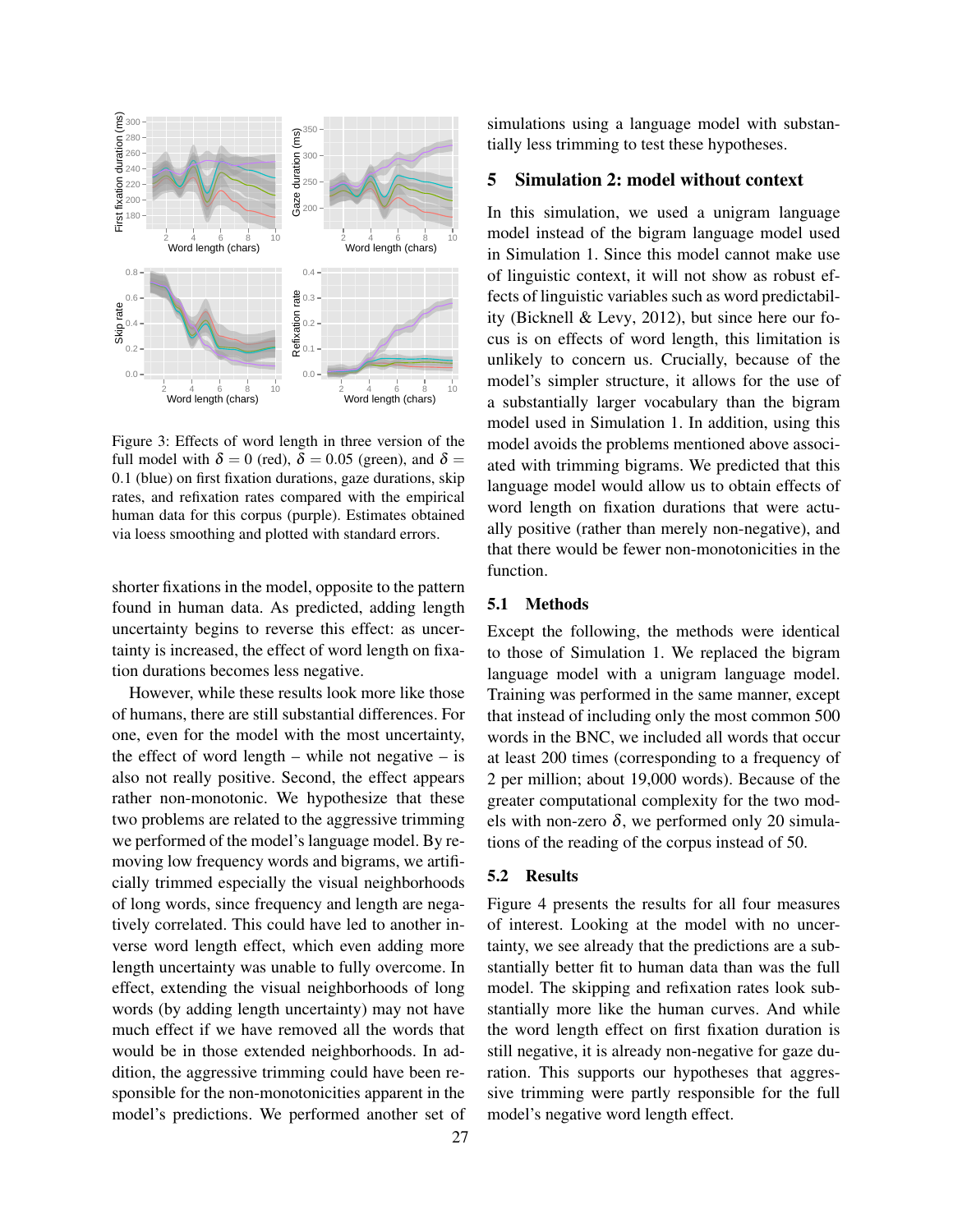

Figure 4: Effects of word length in three version of the model without context (unigram model) with  $\delta = 0$  (red),  $\delta = 0.05$  (green), and  $\delta = 0.1$  (blue) on first fixation durations, gaze durations, skip rates, and refixation rates compared with the empirical human data for this corpus (purple). Estimates obtained via loess smoothing and plotted with standard errors.

Moving on to the models with uncertainty, we see that predictions are still in good agreement with humans for skip rates and refixation rates. More interestingly, we see that adding length uncertainty makes both durations measures relatively positive functions of word length. While the overall size of the effect is incorrect for first fixation durations, we see striking similarities between the models predictions and human data on both duration measures. For first fixations, the human pattern is that durations go up from word lengths 1 to 2, down from 2 to 3 (presumably because of 'the'), and then up to 5, after which the function is relatively flat. That pattern also holds for both models with uncertainty. For gaze duration, both models more or less reproduce the human pattern of a steadily-increasing function throughout the range, and again match the human function in dipping for word length 3. For gaze durations, even the overall size of the effect produced by the model is similar to that of humans. These results confirm our original hypothesis that adding length uncertainty would lead to more humanlike word length effects. In addition, comparing the results of Simulation 2 with Simulation 1 reveals the importance to this account of words having realistic visual neighborhoods. When the visual neighborhoods of (especially longer) words were trimmed to be artificially sparse, adding length uncertainty did not allow the model to recover the human pattern.

# 6 Conclusion

In this paper, we argued that the success of major models of eye movements in reading to reproduce the (positive) human effect of word length via acuity limitations may be a result of not including opposing factors such as the negative correlation between visual neighborhood size and word length. We described the failure of the rational model presented in Bicknell and Levy (2010) to obtain humanlike effects of word length, despite including all of these factors, suggesting that our understanding of word length effects in reading is incomplete. We proposed a new reason for word length effects – uncertainty about word length that is larger for longer words – and noted that this reason was not implemented in Bicknell and Levy's model because of a simplifying assumption. We presented an extension of the model relaxing this assumption, in which readers obtain noisy information about word length, and showed through two sets of simulations that the new model produces effects of word length that look more like those of human readers. Interestingly, while adding length uncertainty made both models more humanlike, it was only in Simulation 2 – in which words had more realistic visual neighborhoods – that all measures of the effect of word length on eye movements showed the human pattern, underscoring the importance of the structure of the language for this account of word length effects.

We take these results as evidence that word length effects cannot be completely explained through limitations on visual acuity. Rather, they suggest that a full understanding of the reasons underlying word length effects on eye movements in reading should include a notion of uncertainty about the number of letters in a word, which grows with word length.

## Acknowledgments

This research was supported by NIH grant T32- DC000041 from the Center for Research in Language at UC San Diego to K. B. and by NSF grant 0953870 and NIH grant R01-HD065829 to R. L.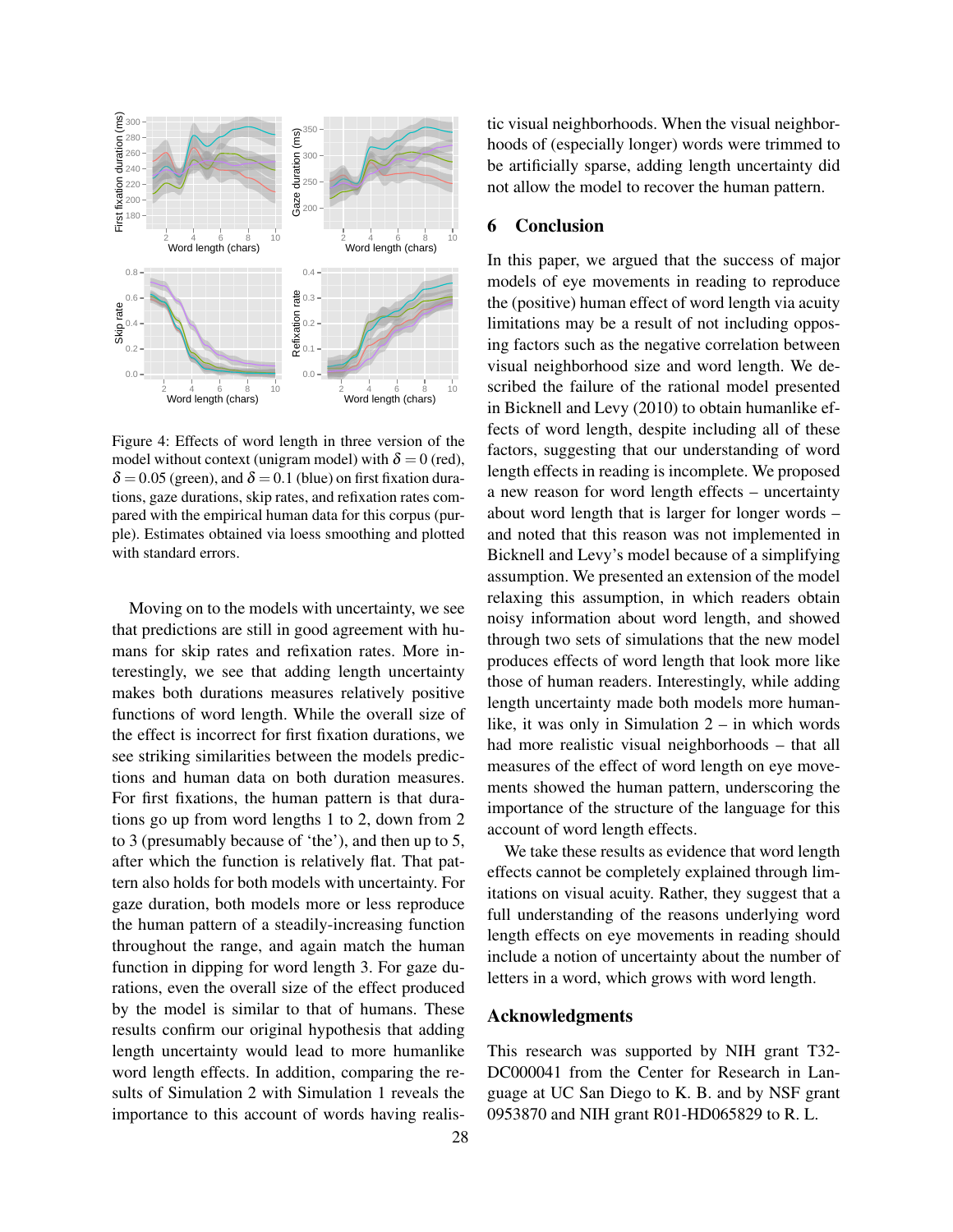## References

- Allauzen, C., Riley, M., Schalkwyk, J., Skut, W., & Mohri, M. (2007). OpenFst: A general and efficient weighted finite-state transducer library. In *Proceedings of the Ninth International Conference on Implementation and Application of Automata, (CIAA 2007)* (Vol. 4783, p. 11-23). Springer.
- Balota, D. A., Cortese, M. J., Sergent-Marshall, S. D., Spieler, D. H., & Yap, M. J. (2004). Visual word recognition of single-syllable words. *Journal of Experimental Psychology: General*, *133*, 283–316.
- Bicknell, K. (2011). *Eye movements in reading as rational behavior*. Unpublished doctoral dissertation, University of California, San Diego.
- Bicknell, K., & Levy, R. (2010). A rational model of eye movement control in reading. In *Proceedings of the 48th Annual Meeting of the Association for Computational Linguistics (ACL)* (pp. 1168–1178). Uppsala, Sweden: Association for Computational Linguistics.
- Bicknell, K., & Levy, R. (2012). Word predictability and frequency effects in a rational model of reading. In N. Miyake, D. Peebles, & R. P. Cooper (Eds.), *Proceedings of the 34th Annual Conference of the Cognitive Science Society.* Austin, TX: Cognitive Science Society.
- Bicknell, K., & Levy, R. (in press). The utility of modelling word identification from visual input within models of eye movements in reading. *Visual Cognition*.
- Dehaene, S. (1997). *The number sense: How the mind creates mathematics*. New York: Oxford University Press.
- Engbert, R., & Krügel, A. (2010). Readers use Bayesian estimation for eye movement control. *Psychological Science*, *21*, 366–371.
- Engbert, R., Longtin, A., & Kliegl, R. (2002). A dynamical model of saccade generation in reading based on spatially distributed lexical processing. *Vision Research*, *42*, 621–636.
- Engbert, R., Nuthmann, A., Richter, E. M., & Kliegl, R. (2005). SWIFT: A dynamical model of saccade generation during reading. *Psycho-*

*logical Review*, *112*, 777–813.

- Gomez, P., Ratcliff, R., & Perea, M. (2008). The Overlap model: A model of letter position coding. *Psychological Review*, *115*, 577–601.
- Grainger, J., Granier, J.-P., Farioli, F., Van Assche, E., & van Heuven, W. J. B. (2006). Letter position information and printed word perception: The relative-position priming constraint. *Journal of Experimental Psychology: Human Perception and Performance*, *32*, 865–884.
- Jurafsky, D., & Martin, J. H. (2009). *Speech and language processing: An introduction to natural language processing, computational linguistics, and speech recognition* (2nd ed.). Upper Saddle River, NJ: Prentice Hall.
- Mohri, M. (1997). Finite-state transducers in language and speech processing. *Computational Linguistics*, *23*, 269–311.
- Ng, A. Y., & Jordan, M. (2000). PEGASUS: A policy search method for large MDPs and POMDPs. In *Uncertainty in Artificial Intelligence, Proceedings of the Sixteenth Conference* (pp. 406–415).
- Norris, D., Kinoshita, S., & van Casteren, M. (2010). A stimulus sampling theory of letter identity and order. *Journal of Memory and Language*, *62*, 254–271.
- Peressotti, F., & Grainger, J. (1999). The role of letter identity and letter position in orthographic priming. *Perception & Psychophysics*, *61*, 691–706.
- Pollatsek, A., Perea, M., & Binder, K. S. (1999). The effects of "neighborhood size" in reading and lexical decision. *Journal of Experimental Psychology: Human Perception and Performance*, *25*, 1142–1158.
- Pollatsek, A., Reichle, E. D., & Rayner, K. (2006). Tests of the E-Z Reader model: Exploring the interface between cognition and eyemovement control. *Cognitive Psychology*, *52*, 1–56.
- Reichle, E. D., Pollatsek, A., Fisher, D. L., & Rayner, K. (1998). Toward a model of eye movement control in reading. *Psychological Review*, *105*, 125–157.
- Reichle, E. D., Rayner, K., & Pollatsek, A. (2003). The E-Z Reader model of eye-movement control in reading: Comparisons to other models.